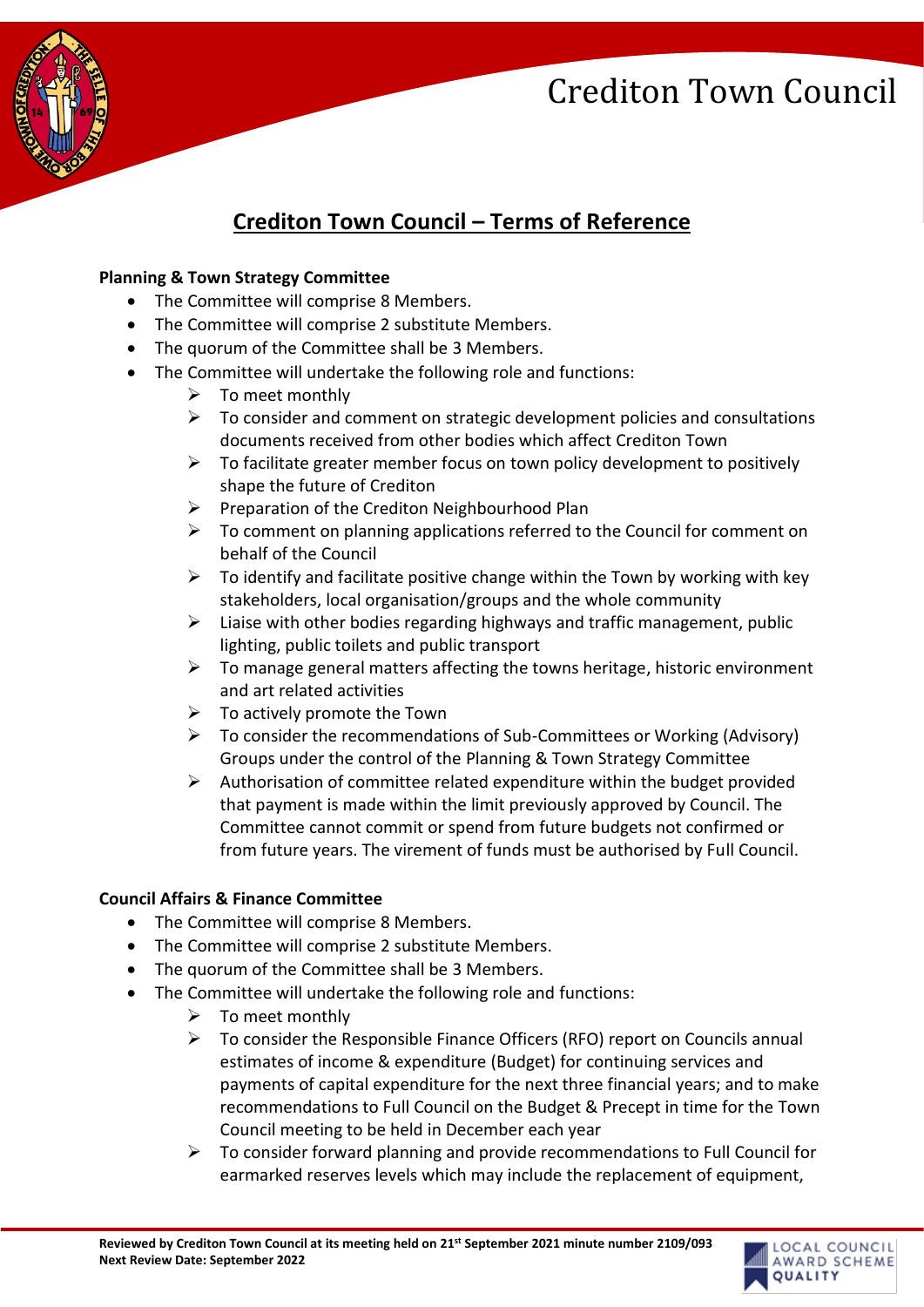

vehicles, buildings and/or specific items of expenditure required in the future in order to lessen the precept burden in any one year

- $\triangleright$  To ensure Full Council hold adequate general reserves, in line with best practice, to secure future budgets
- $\triangleright$  To appoint a panel to carry out quarterly internal control checks in line with best practice, legislation and Councils duty
- $\triangleright$  To undertake an annual risk assessment with regard to Councils accounting procedure
- $\triangleright$  To take responsibility for general staffing matters (e.g. health and safety matters, implementing policies etc.)
- $\triangleright$  To handle recruitment matters
- $\triangleright$  To consider all matters concerning the Council's employees including to issue, vary and terminate employment contracts
- $\triangleright$  The Committee shall be empowered to take decisions and such action as is seen fit to deal with any unforeseen personnel matters which may arise from time to time, including the Council's Employer's Duty of Care and Councillor **Conduct**
- $\triangleright$  To undertake the line management responsibility of the Clerk as the most senior Officer of the Council
- $\triangleright$  To carry out the Clerk's appraisals
- $\triangleright$  To handle any informal or formal grievance and initiating any informal or formal disciplinary action in the first instance
- $\triangleright$  To oversee the training requirements of Council staff and Councillors
- ➢ Make recommendations to the Council on new areas of Council Policy & Procedures
- $\triangleright$  To manage, review and amend as necessary the Council's policies, procedures and protocols
- ➢ Recommending changes to the Council's Standing Orders, Financial Regulations, Scheme of Delegation and Terms of Reference
- $\triangleright$  Oversee the Council's Insurance arrangements
- ➢ Oversee any Legal Proceedings
- $\triangleright$  Overseeing electoral matters
- $\triangleright$  Managing the Council's publicity and public relations
- ➢ Managing the Council's risk management practices and procedures
- ➢ Oversee Civic events such as Remembrance Parade, Beacon Lighting etc
- ➢ Overseeing Council's involvement in any Twinning arrangements
- $\triangleright$  To scrutinise, when required, Council activities and decisions
- $\triangleright$  To consider the recommendations of Sub-Committees or Working (Advisory) Groups under the control of the Council Affairs & Finance Committee
- ➢ Authorisation of committee related expenditure within the budget provided that payment is made within the limit previously approved by Council. The Committee cannot commit or spend from future budgets not confirmed or from future years. The virement of funds must be authorised by Full Council.

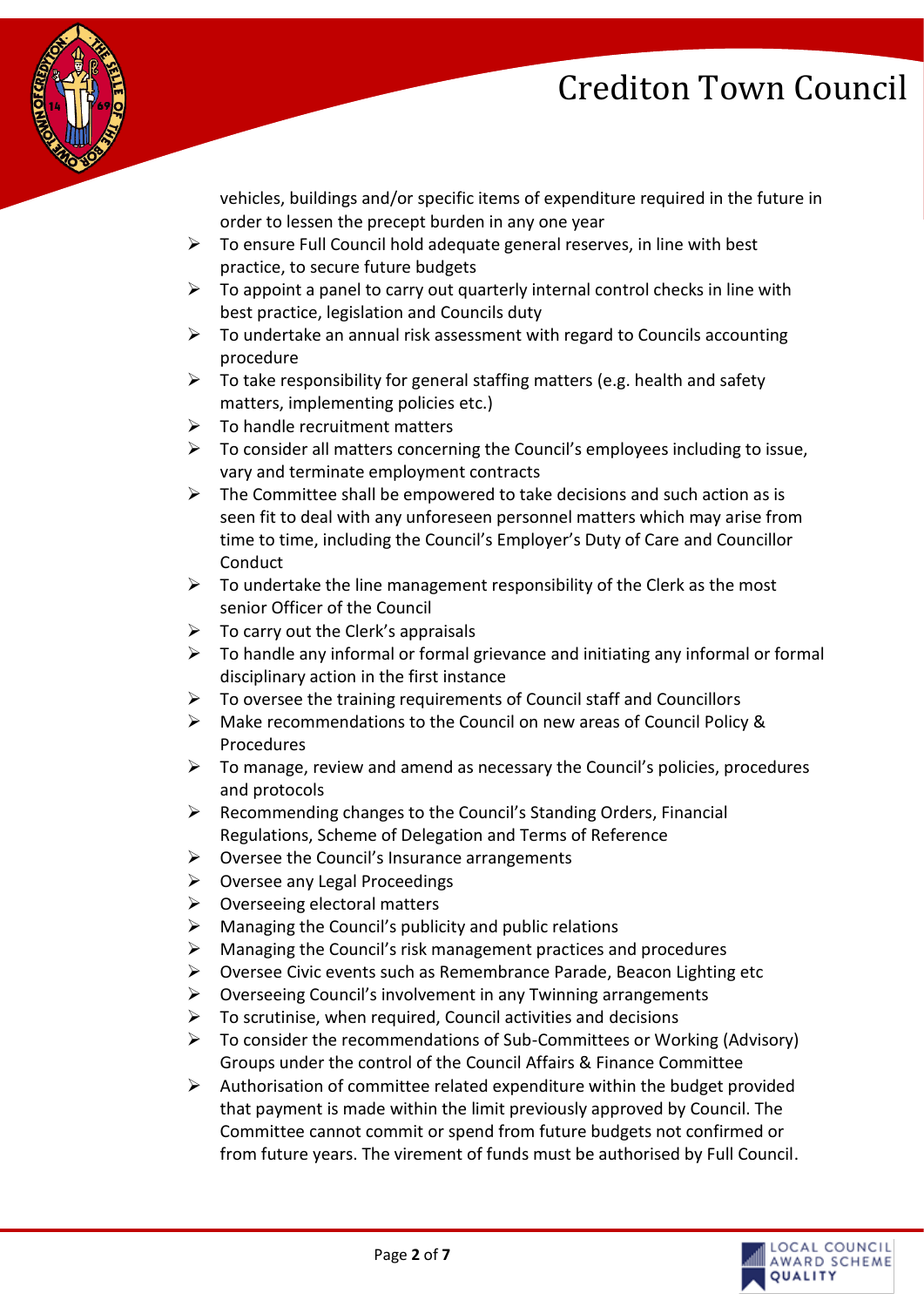

#### **Amenities & The Built Environment Committee**

- The Committee will comprise 8 Members.
- The Committee will comprise 2 substitute Members.
- The quorum of the Committee shall be 3 Members.
- The Committee will undertake the following role and functions:
	- $\triangleright$  To meet bi-monthly (opposite months to Property and Assets Committee)
	- $\triangleright$  To make recommendations to the Council on the formulation of any policy or strategy in relation to the discharge of the allotments function
	- $\triangleright$  To make recommendations to the Council on the resources necessary to discharge the open space and allotment functions
	- $\triangleright$  To discharge all other aspects of the allotments function in accordance with relevant legislation, any policy or strategy relating to the function approved by the Council, and within the budget provision made by the Council
	- $\triangleright$  To co-ordinate the provision of floral displays within Crediton Town
	- $\triangleright$  To co-ordinate the Floral Crediton Competition on an annual basis
	- $\triangleright$  To consider new ways of promoting Floral Crediton and encouraging the whole community to participate
	- $\triangleright$  To actively seek out sponsorship and funding for Floral Crediton
	- $\triangleright$  To identify opportunities to promote Floral Crediton and public open spaces within the town and encourage people to visit Crediton
	- $\triangleright$  To encourage recreational, social and educational activities at public open spaces within the town
	- $\triangleright$  To encourage the community to become involved in the planting and maintenance of public open spaces within the town and in particular the Peoples Park wildlife area
	- $\triangleright$  To actively seek out sponsorship and funding to enable projects to progress
	- $\triangleright$  To consider the recommendations of Sub-Committees or Working (Advisory) Groups under the control of the Amenities & Built Environment Committee
	- $\triangleright$  Authorisation of committee related expenditure within the budget provided that payment is made within the limit previously approved by Council. The Committee cannot commit or spend from future budgets not confirmed or from future years. The virement of funds must be authorised by Full Council.

#### **Property & Assets Committee**

- The Committee will comprise 8 Members.
- The Committee will comprise 2 substitute Members.
- The quorum of the Committee shall be 3 Members.
- The Committee will undertake the following role and functions:
	- $\triangleright$  To meet bi-monthly (opposite months to Amenities & The Built Environment Committee
	- $\triangleright$  To be responsible for the maintenance (internal and external) and to oversee all assets and property (Council owned and leased)
	- $\triangleright$  To make recommendations to the Council on the formulation of any policy or strategy in relation to Council owned or leased open spaces

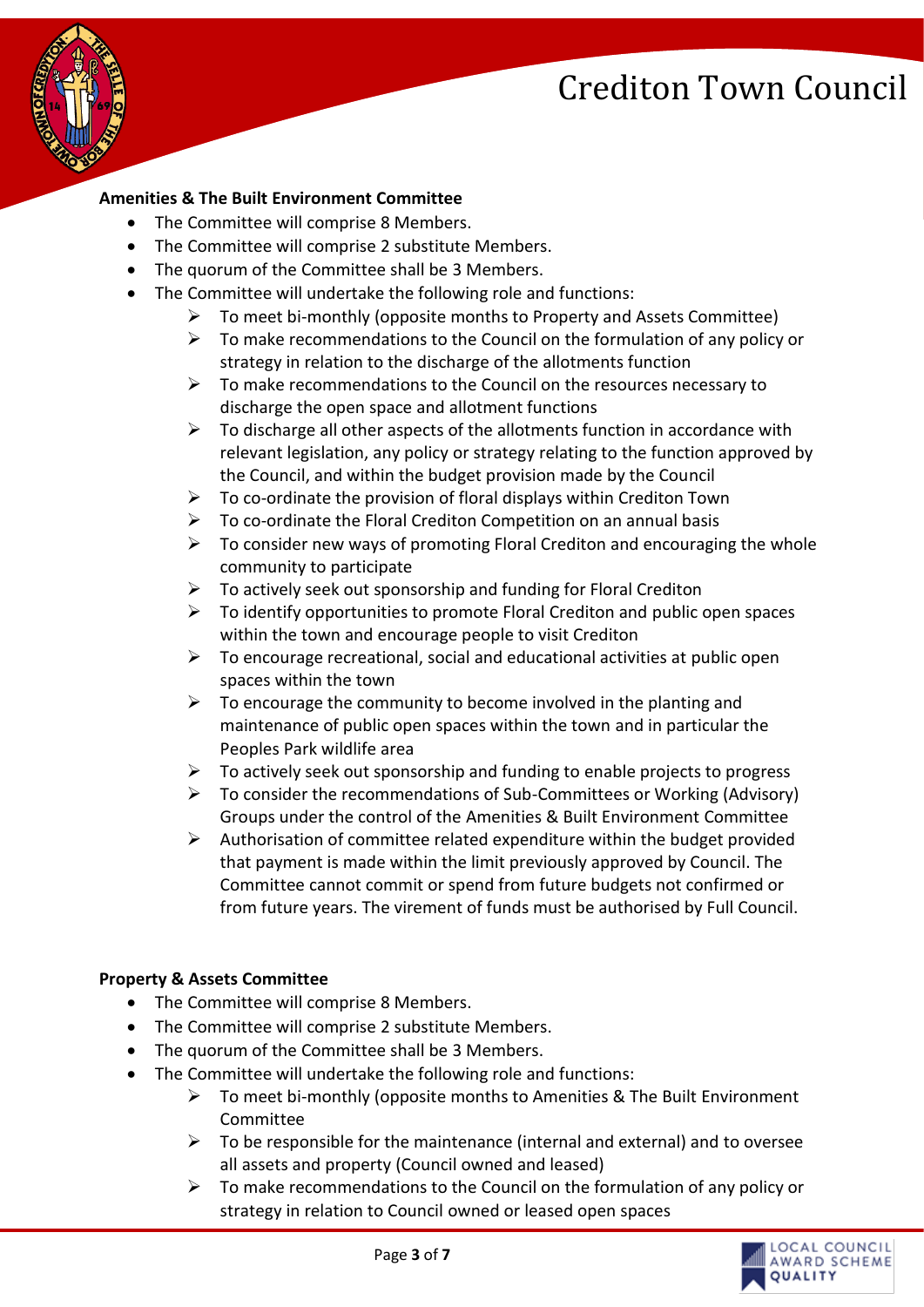

- $\triangleright$  To develop and maintain a rolling five year planned maintenance programme for all property and assets
- $\triangleright$  To manage projects funded by Earmarked Reserves as approved by Full Council.
- $\triangleright$  To determine strategy for income producing Council assets
- ➢ To assist with relevant contracts alongside the Assets and Built Environment Committee as required
- ➢ To consider the recommendations of Sub-Committees or Working (Advisory) Groups under the control of the Property & Assets Committee
- ➢ Authorisation of committee related expenditure within the budget provided that payment is made within the limit previously approved by Council. The Committee cannot commit or spend from future budgets not confirmed or from future years. The virement of funds must be authorised by Full Council.

#### **Christmas in Crediton Sub-Committee**

- The Sub-Committee will comprise 4 Members of Crediton Town Council together with representation from the local community, including local groups, organisations and individuals.
- The quorum of the Sub-Committee shall be 3 members of the Committee.
- The Sub-Committee will report directly to the Town Strategy Committee.
- The Sub-Committee will adopt an enabling role where possible, drawing together the expertise of the various groups/organisation/individuals to the benefit of the community, event and or project.
- All members of the Committee may vote, including non-Council members.
- The Committee will undertake the following role and functions:
	- ➢ To co-ordinate and facilitate a Christmas Parade and Christmas Light Switch-on Event on an annual basis
	- ➢ To co-ordinate and facilitate Christmas illuminations in Crediton Town
	- $\triangleright$  To actively seek out sponsorship and funding for the events
	- $\triangleright$  To identify opportunities to promote the Christmas events and encourage people to visit Crediton
	- $\triangleright$  To enable the provision of entertainment in the Town Square on an annual basis in order to bring the whole community together
	- $\triangleright$  The Committee will meet approximately 8 times per year.

#### **Grants Sub- Committee**

- The Sub-Committee will comprise 5 Members.
- The quorum of the Sub-Committee shall be 3 Members.
- The Sub-Committee will report directly to the Council Affairs & Finance Committee and will undertake the following role and functions:
	- $\triangleright$  To review the Council's Grant's Policy and make recommendations for any amendments to the Council Affairs & Finance Committee
	- ➢ To consider Grant applications and make recommendations to the Council Affairs & Finance Committee, in accordance with the Council's Grants Policy
	- $\triangleright$  The Committee will meet 3-4 times per year.

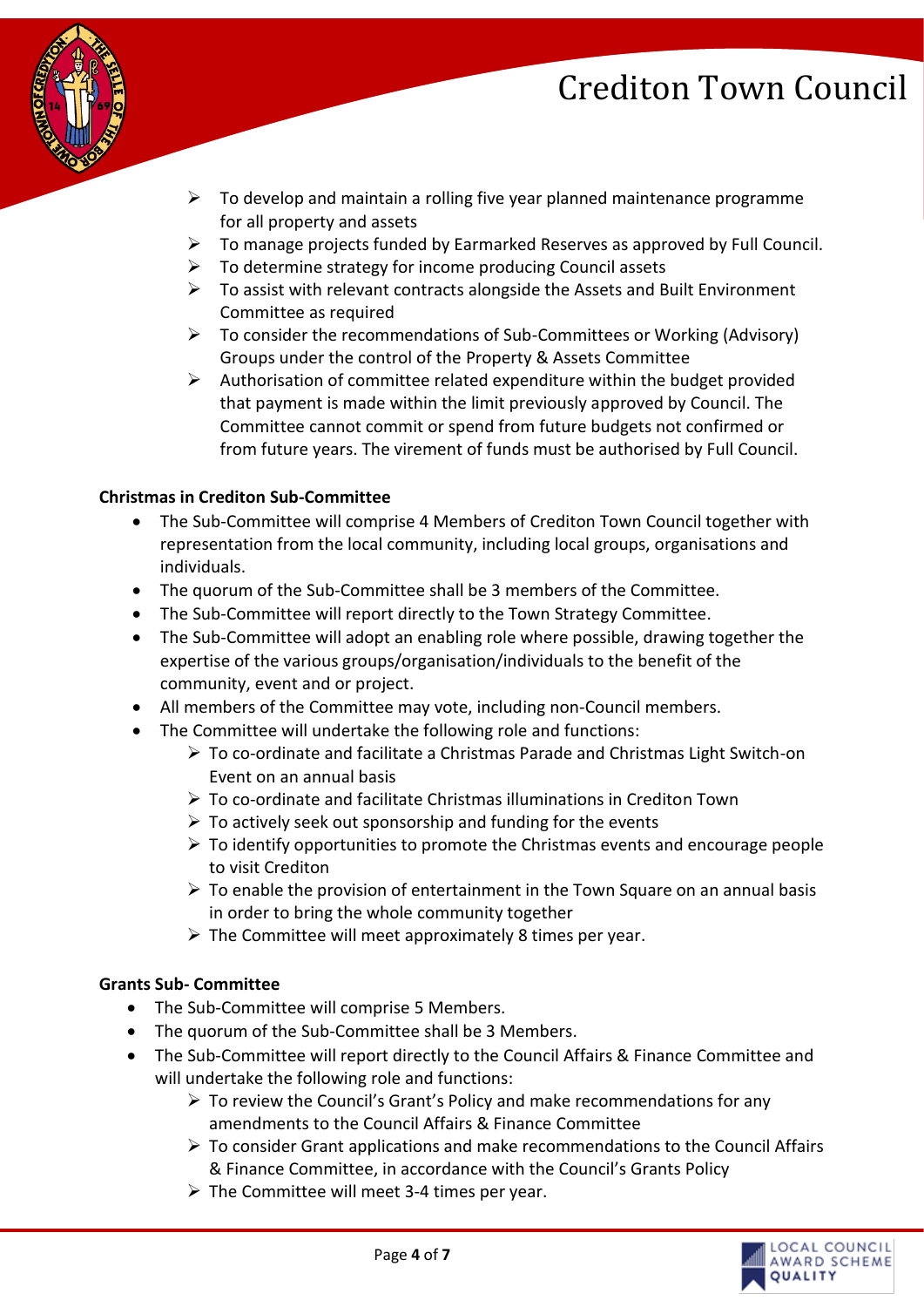

#### **Parish Paths Sub-Committee**

- The Sub-Committee will comprise 4 Members of Crediton Town Council together with representation from the local community, including local groups, organisations and individuals.
- The quorum of the Committee shall be 3 members of the committee.
- The Sub-Committee will report directly to the Amenities & Built Environment Committee.
- The Sub-Committee will adopt an enabling role where possible, drawing together the expertise of the various groups/organisation/individuals to the benefit of the community, event and/or project.
- All members of the Sub-Committee may vote, including non-Council members.
- The Sub-Committee will undertake the following role and functions:
	- ➢ To arrange works when necessary to maintain Crediton's footpaths
	- ➢ To co-ordinate regular surveys of the footpaths within Crediton
	- $\triangleright$  To identify opportunities to promote Crediton's footpaths and encourage people to visit Crediton
	- $\triangleright$  The Committee will meet 3 times per year.

#### **Old Landscore School Sub-Committee**

- The Sub-Committee will comprise of 6 members of Crediton Town Council
- The quorum of the Committee shall be 3 Members.
- The Sub-Committee will report directly to the Property & Assets Committee and will undertake the following role and functions:
	- $\triangleright$  To meet bi-monthly
	- ➢ To oversee the management of the Old Landscore School Building
	- $\triangleright$  To oversee a feasibility study to establish whether the Council wish to secure the building as a community asset and/or Council office
	- $\triangleright$  To co-ordinate and facilitate requests to use the building during the Tenancy at Will.
	- ➢ To consider and review plans for the development of the Old Landscore School building.
	- $\triangleright$  To actively seek out sponsorship and funding for the building
	- $\triangleright$  To identify opportunities to promote the building and its usage
	- $\triangleright$  To enable the provision of entertainment in the building in order to bring the community together.

#### **Climate Change & Sustainability Committee**

- The Committee will comprise 6 Members of Crediton Town Council
- The quorum of the Committee shall be 3 Members.
- The Committee will report directly to Full Council and will undertake the following role and functions:
	- ➢ To meet

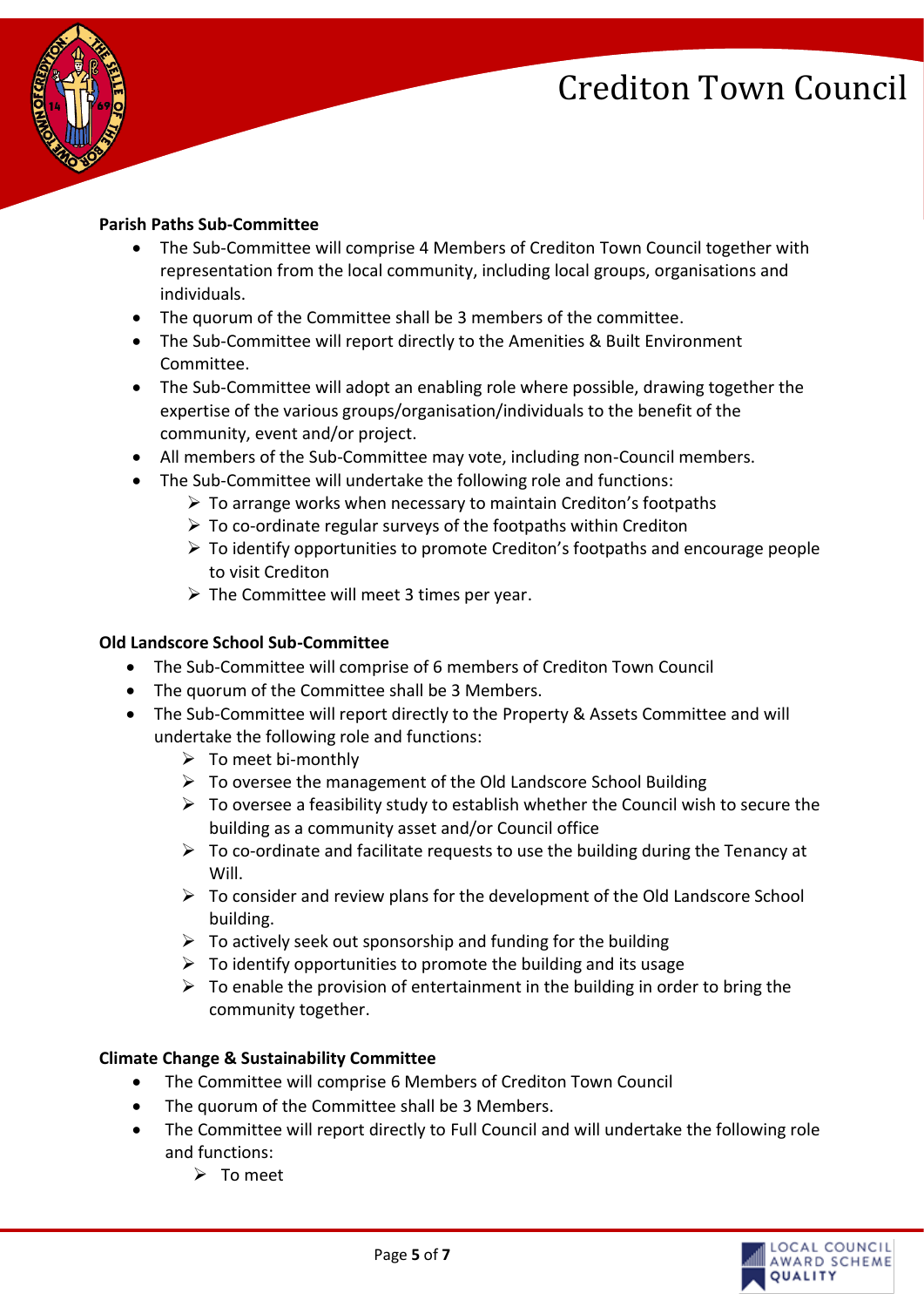

- $\triangleright$  To review policies for achieving low carbon/carbon neutral operations and sustainability
- $\triangleright$  To look at the Town Council's own practices in relation to Climate Change
- $\triangleright$  To investigate how to favour sustainable contractors as part of a phased process
- $\triangleright$  To work with partners, community groups and organisations to support them in improving their own carbon credentials
- $\triangleright$  To provide outreach and facilitation services to support the community in reducing its carbon footprint
- $\triangleright$  To provide further information through the Town Council's website and newsletters.

#### **Emergency Committee**

- The Committee will comprise 4 Members.
- The quorum of the Committee shall be 2 Members.
- The Committee shall undertake the following roles and functions:
	- ➢ This Committee will only meet in times of sudden local or national disaster or emergency, and then shall act with the full powers of the Council.

#### **Newcombes Meadow Toilets Task and Finish Group**

- The Task and Finish Group will comprise of 4 members of Crediton Town Council
- The quorum of the Task and Finish Group shall be 3 Members.
- The Task and Finish Group will be time limited and will be disbanded when full plans are considered and approved by Full Council.
- The Task and Finish will report directly to Town Strategy Committee and will undertake the following role and functions:
	- $\triangleright$  To meet at least monthly
	- $\triangleright$  To investigate the viability of different ideas relating to the renovation of Newcombes Meadow Toilets
	- $\triangleright$  To obtain quotes and other relevant information in order for Town Strategy Committee to make informed recommendations to Full Council
	- $\triangleright$  To co-ordinate a questionnaire for the public and specific community groups/users

#### **Local Council Award Scheme Task and Finish Group**

- The Task and Finish Group will comprise of 4 members of Crediton Town Council
- The quorum of the Task and Finish Group shall be 3 Members.
- The Task and Finish Group will be time limited and will be disbanded when application is submitted to NALC.
- The Task and Finish will report directly to Council Affairs Committee and will undertake the following role and functions:
	- $\triangleright$  To meet at least monthly
	- ➢ To prepare relevant documentation in relation to the Local Council Award Scheme